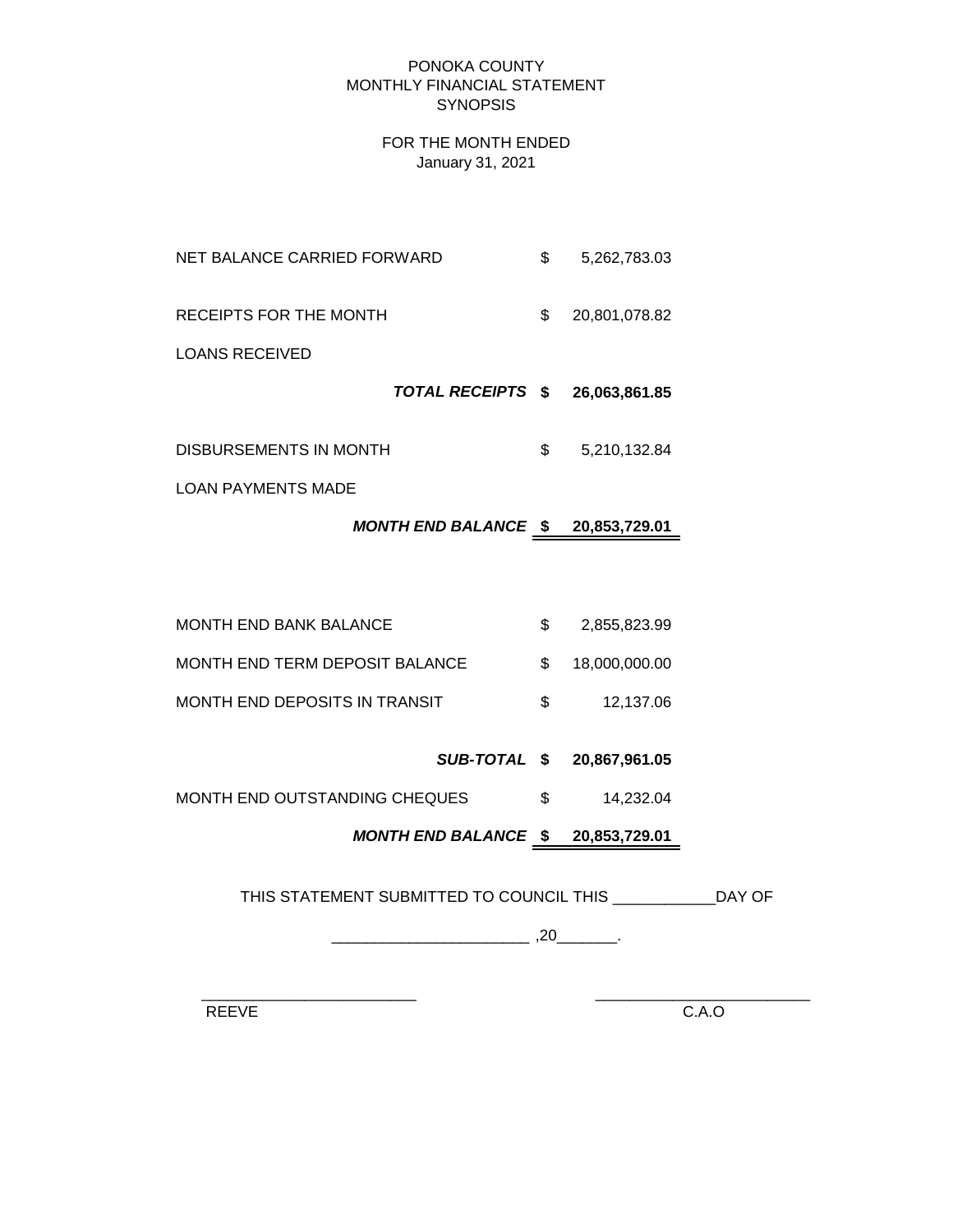## PONOKA COUNTY MONTHLY FINANCIAL STATEMENT

# FOR THE MONTH ENDED January 31,2021

|                                                                                                          | <b>GENERAL</b>                | <b>Previous Month</b> | <b>PAYROLL</b> |
|----------------------------------------------------------------------------------------------------------|-------------------------------|-----------------------|----------------|
| NET BALANCE AT END OF PREVIOUS MONTH                                                                     | \$<br>5,090,757.35 \$         | 5,367,806.54 \$       | 5,021.22       |
| RECEIPTS FOR THE MONTH<br><b>OUTSTANDING DEPOSITS</b>                                                    | \$<br>2,561,699.64 \$<br>5470 | 1,592,058.45 \$       | 233,845.40     |
| <b>TERMS</b>                                                                                             | \$<br>18,000,000.00 \$        | 20,000,000.00 \$      |                |
| <b>SUB TOTAL</b>                                                                                         | \$<br>25,657,926.99 \$        | 26,959,864.99 \$      | 238,866.62     |
| LESS:                                                                                                    |                               |                       |                |
| <b>CHEQUES ISSUED</b>                                                                                    | \$<br>4,976,017.68 \$         | 1,869,107.64 \$       | 233,832.13     |
| <b>Bank Charges</b><br><b>INTEREST TO GENERAL</b><br>PAP In Transit (ATB - National Tire & Rimbey Agrim) |                               |                       | 34.49          |
| <b>MONTH END BALANCE \$</b>                                                                              | 20,681,909.31 \$              | 25,090,757.35 \$      | 5,000.00       |
| <b>BANK BALANCE AT END OF MONTH</b>                                                                      | \$<br>2,677,795.27 \$         | 5,073,309.56 \$       | 11,209.02      |
| <b>TERM DEPOSIT BALANCE</b>                                                                              | \$<br>18,000,000.00 \$        | 20,000,000.00 -       |                |
| <b>OUTSTANDING DEPOSITS</b>                                                                              | \$<br>12,137.06 \$            | 55,818.62 \$          |                |
| FROM TRUST ACCOUNTS                                                                                      | \$                            | \$                    | \$             |
| <b>SUB-TOTAL</b>                                                                                         | \$<br>20,689,932.33 \$        | 25,129,128.18 \$      | 11,209.02      |
| LESS:                                                                                                    |                               |                       |                |
| <b>OUTSTANDING CHEQUES</b>                                                                               | \$<br>8,023.02 \$             | 38,370.83 \$          | 6,195.75       |
| INTEREST TO GENERAL ACCOUNT                                                                              |                               |                       | \$<br>13.27    |
| <b>MONTH END BALANCE \$</b>                                                                              | 20,681,909.31 \$              | 25,090,757.35 \$      | 5,000.00       |